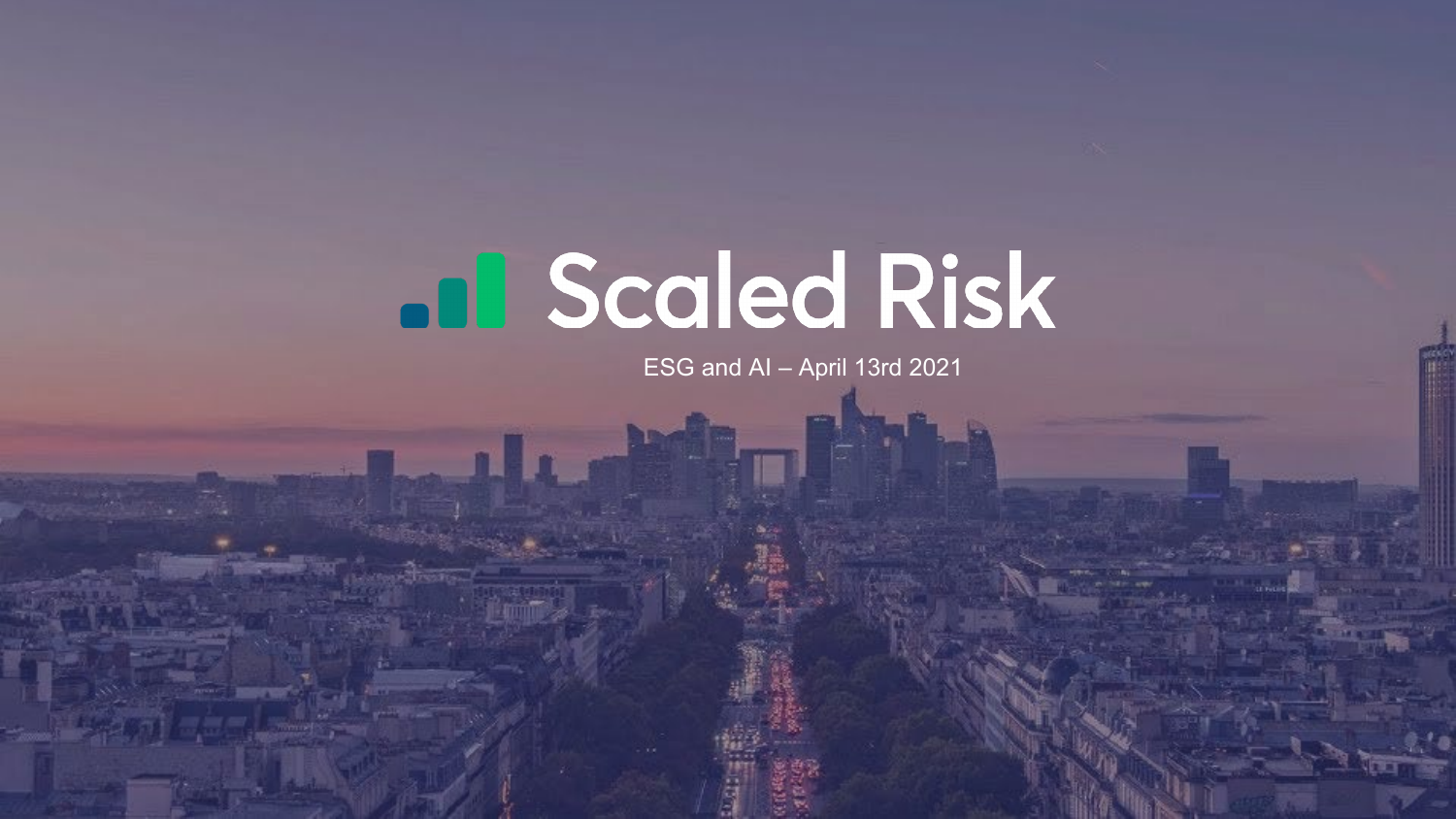# Financial Institutions are accelerating their Digital Transformation



*of financial institutions consider that they are facing increased competition from*





*of IT budgets are dedicated to*

**Digital** 

**transformation**

82%

*of financial institutions have already shifted their computing systems* 

> **To the cloud**

PWC, Study: Blurred Lines, How Fintech is Shaping Financial Services

Finextra & CSC, Study: Redress The Balance

Accenture, Insight Global Risk Study banking Report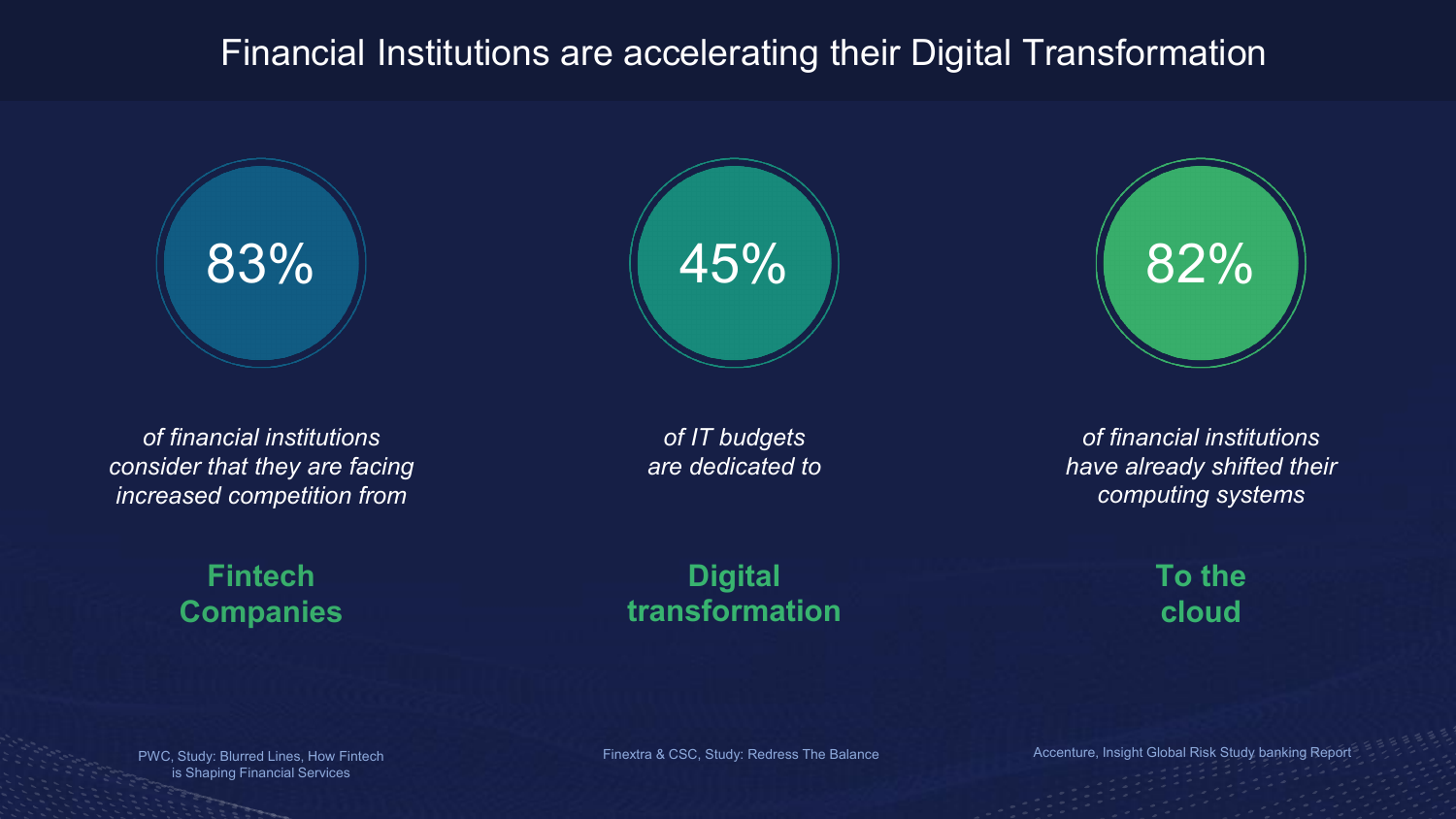Our Value Proposition

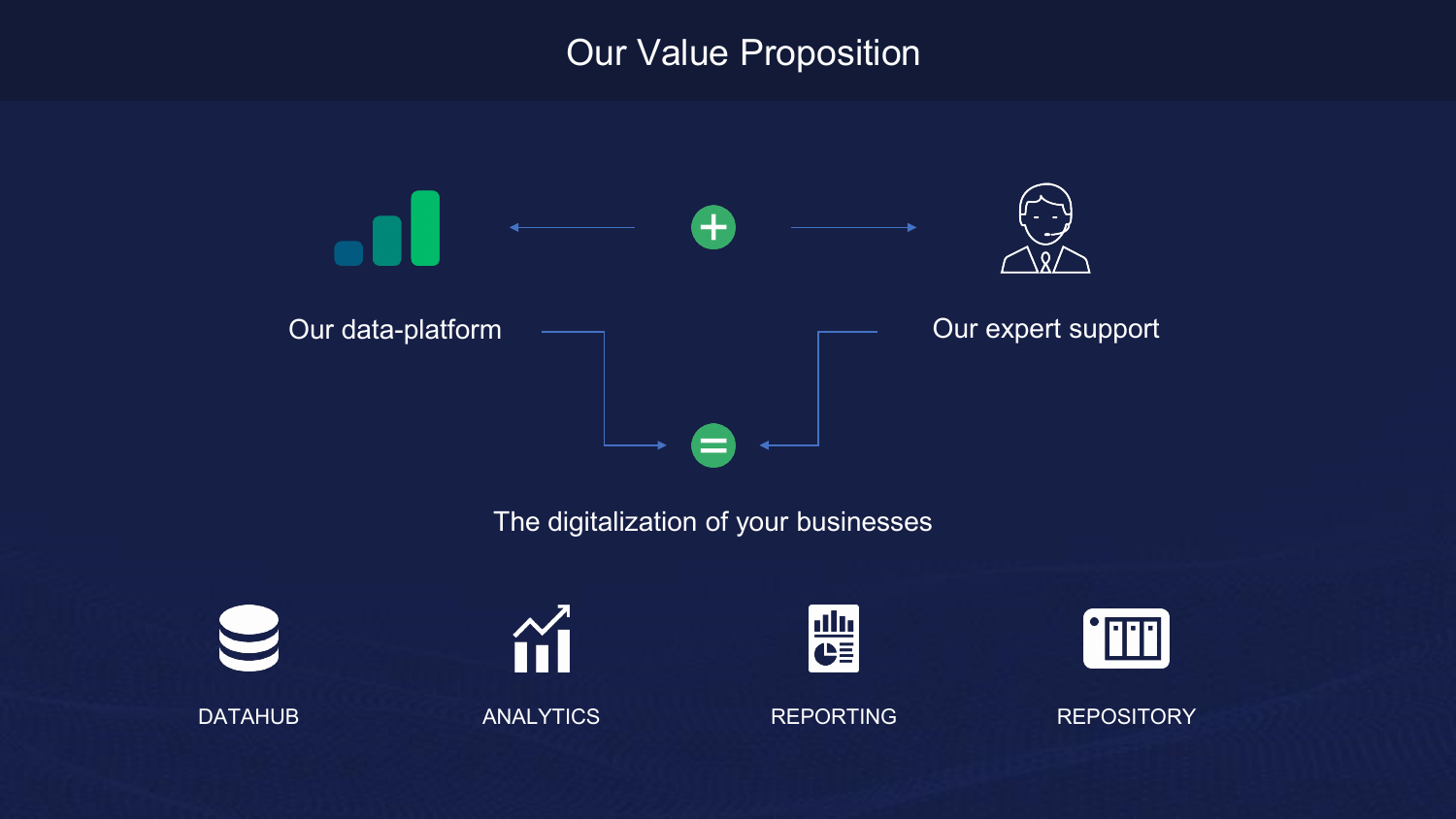# Our Agile Data Platform



#### **SECURE**

Encryption of flows and storage User governance management

#### AUDITABLE

Data traceability Audit trail & Time Travel

#### FLEXIBLE

Integration, preparation and calculation of customizable data

#### AUTOMATIC

Event platform Automatic data refreshment

#### SELF-SERVICE

Search engine "google-like" Drag & Drop Data preparation

#### INTEROPERABLE

Data visualisation, Data science & APIs REST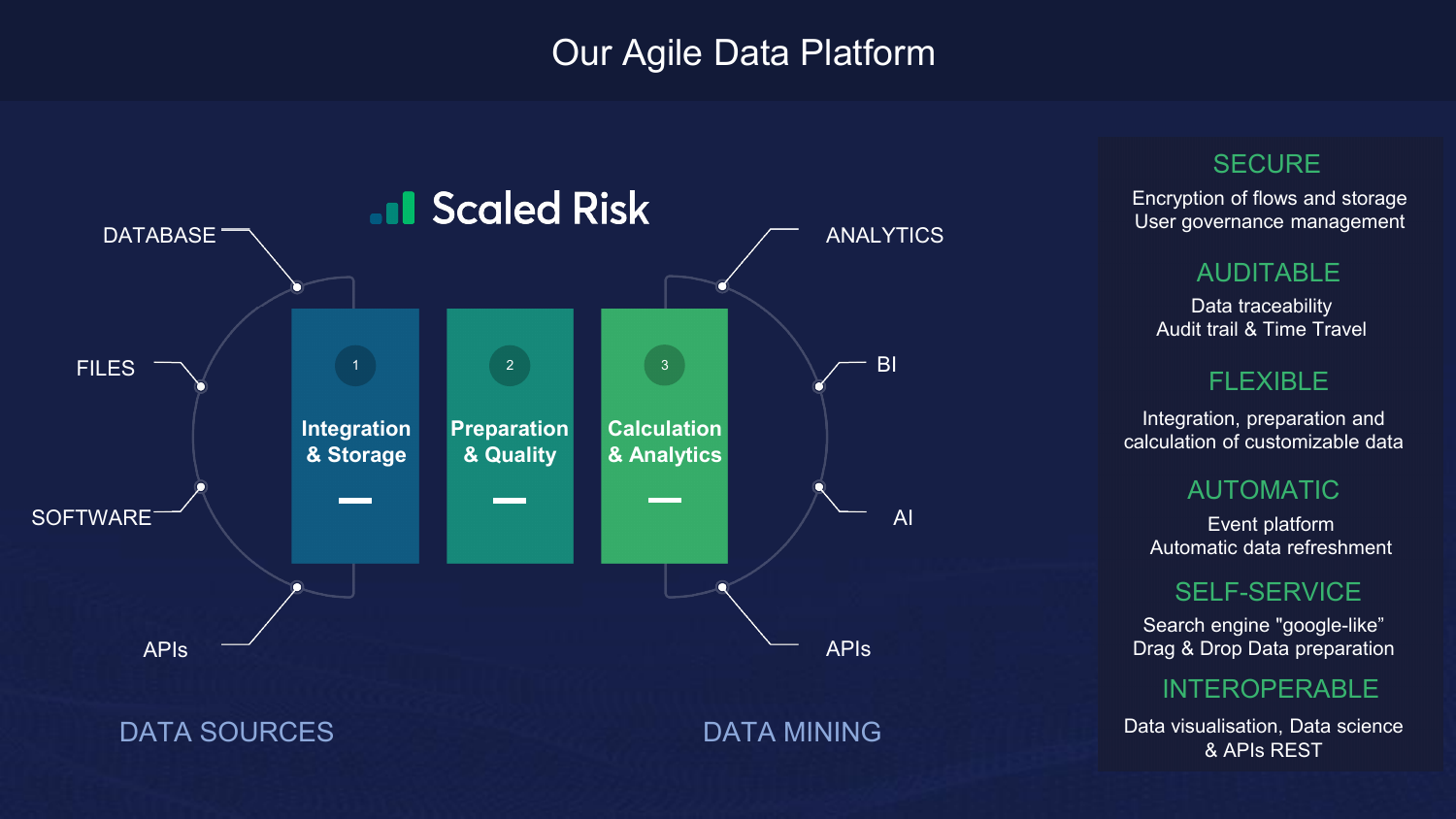## ESG : *what we hear from Asset Managers*

*« We need up to 20 ESG data sources to cope with new regulations »*

*« It is hard to cope with uncertain and sudden regulations that must be applied within short timelines (e.g Disclosure regulation in march 2021). Our Business is at stake »*

*« What could be managed with Excel is not possible anymore because we must process thousands of lines, where assessing our portfolio was sufficient before recent regulations. It is too time-consuming, and the result is uncertain »*

*« It is hard to match Extra-financial data with financial data and produce reliable reporting for our customers »*

*« Extra-financial data quality and availability are far to be perfect and need a lot of work to be complemented »*

*« We are getting more and more pressure from regulators regarding the quality of our reporting »*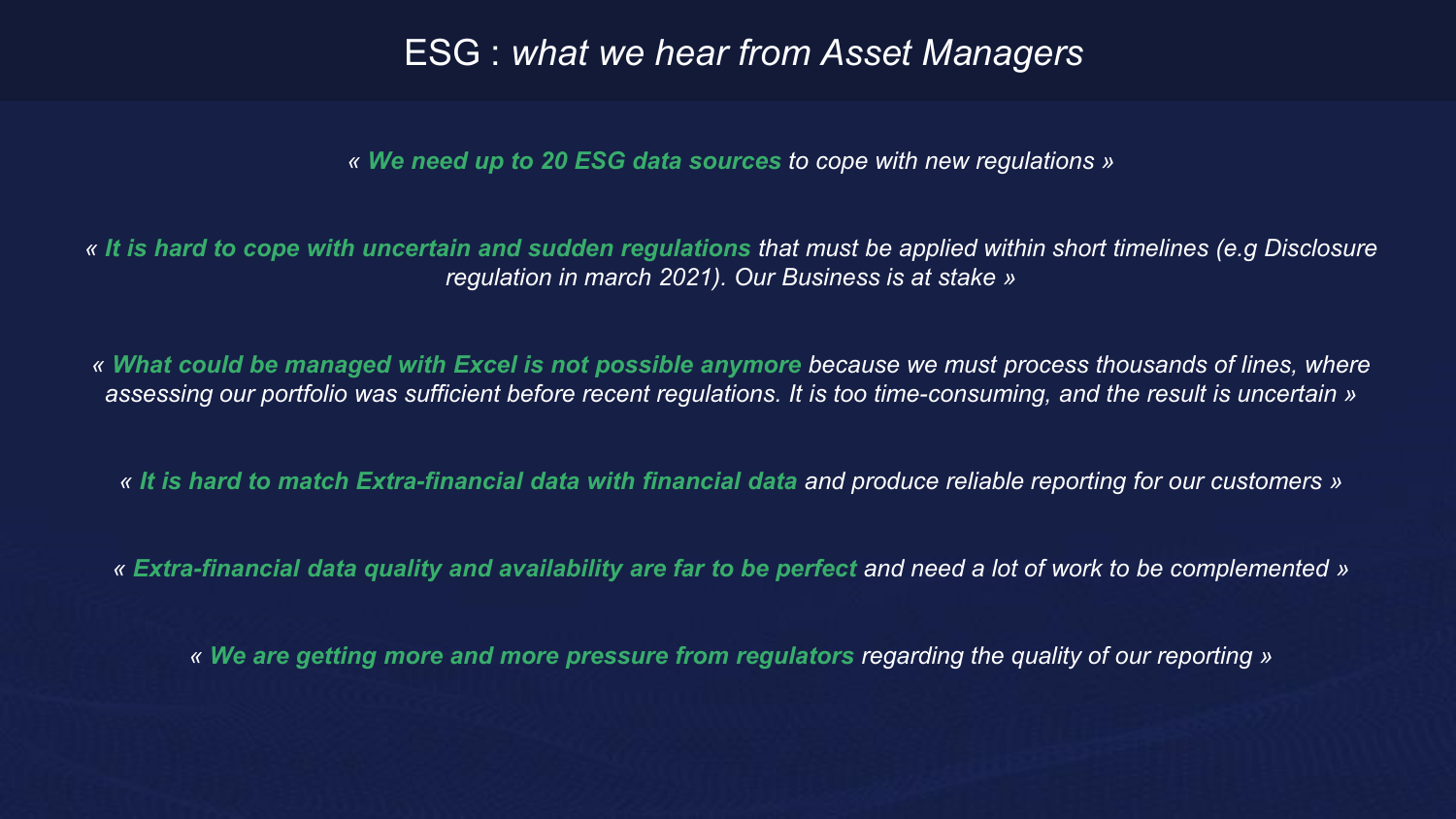# ESG Flow : **estimated manual processing of data**

Manual processing Issues :

- Reading annual reports
- Checking values
- Finding discrepancies
- Extracting values
- Comparing providers information
- Reading controversies

#### ESG data providers (Vigeo, Trucost, Sustainalytics,…) Environmental Reports

Extra-financial data

Climate data Global Compact Compliance lists

> **Extract** Formatting Quality Check

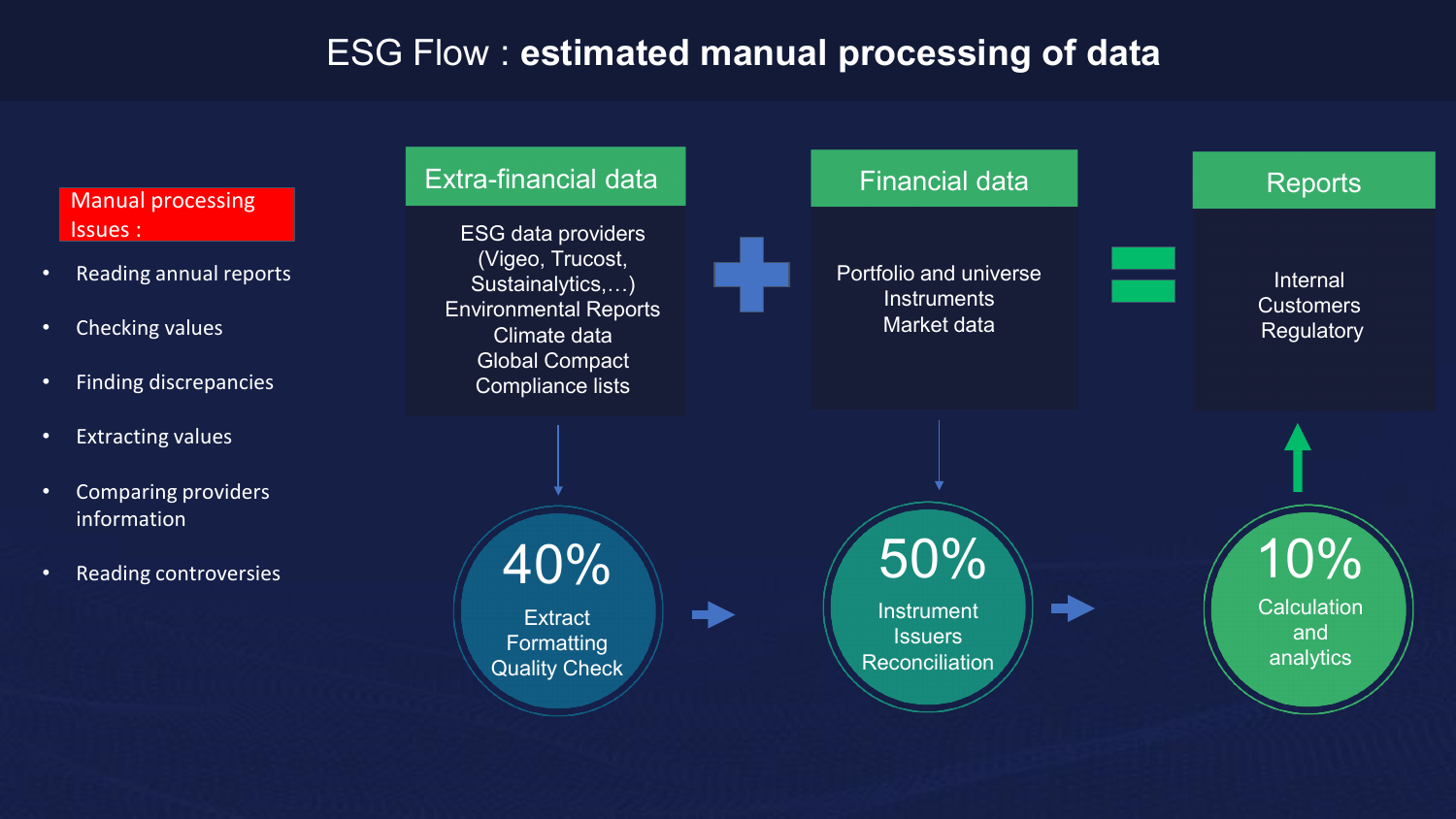# ESG data platform : **how AI can help? AI limitations?**

| <b>Issue</b>                                                                                                                    | <b>Ideal AI promess</b>                                                                        | <b>State of the art</b>                                                               | Alg.                                                                               | <b>Accuracy (state</b><br>of the art)        |
|---------------------------------------------------------------------------------------------------------------------------------|------------------------------------------------------------------------------------------------|---------------------------------------------------------------------------------------|------------------------------------------------------------------------------------|----------------------------------------------|
| <b>RSE information is</b><br>questionable and<br>even sometimes not<br>available from my ESG<br>provider                        | <b>Extract quantitative</b><br>information                                                     | Locate text areas<br>where missing<br>quantitative<br>information might<br>be present | <b>NLP - Entities extraction</b><br>$NLP - ML$                                     | Average (false)<br>positive results)         |
| Knowing about actual<br><b>ESG policies is time-</b><br>consuming                                                               | <b>Analyze policy</b><br>description in large texts<br>and answers positively or<br>negatively | Locate policies in<br>large texts                                                     | $NLP - ML$                                                                         | Average (false<br>negative results)          |
| It is time-consuming<br>to match instruments<br>to <i>issuers</i> especially<br>since it must be done<br>in the entire universe | Directly matches the<br>right issuer thanks to<br>portfolio information                        | <b>Find best</b><br>candidates within<br>seconds                                      | Hard coded business rules<br>complemented with fuzzy<br>text search and processing | Good but need<br>final validation            |
| It is painful to<br>automate quality<br>check of financial data                                                                 | <b>Automatically find out-</b><br>layers                                                       | Find out-layers to<br>enrich hard-coded<br>rules                                      | ML (supervised) for analysis<br>Hard coded rules for<br>operations                 | Poor (too many<br>false positive<br>results) |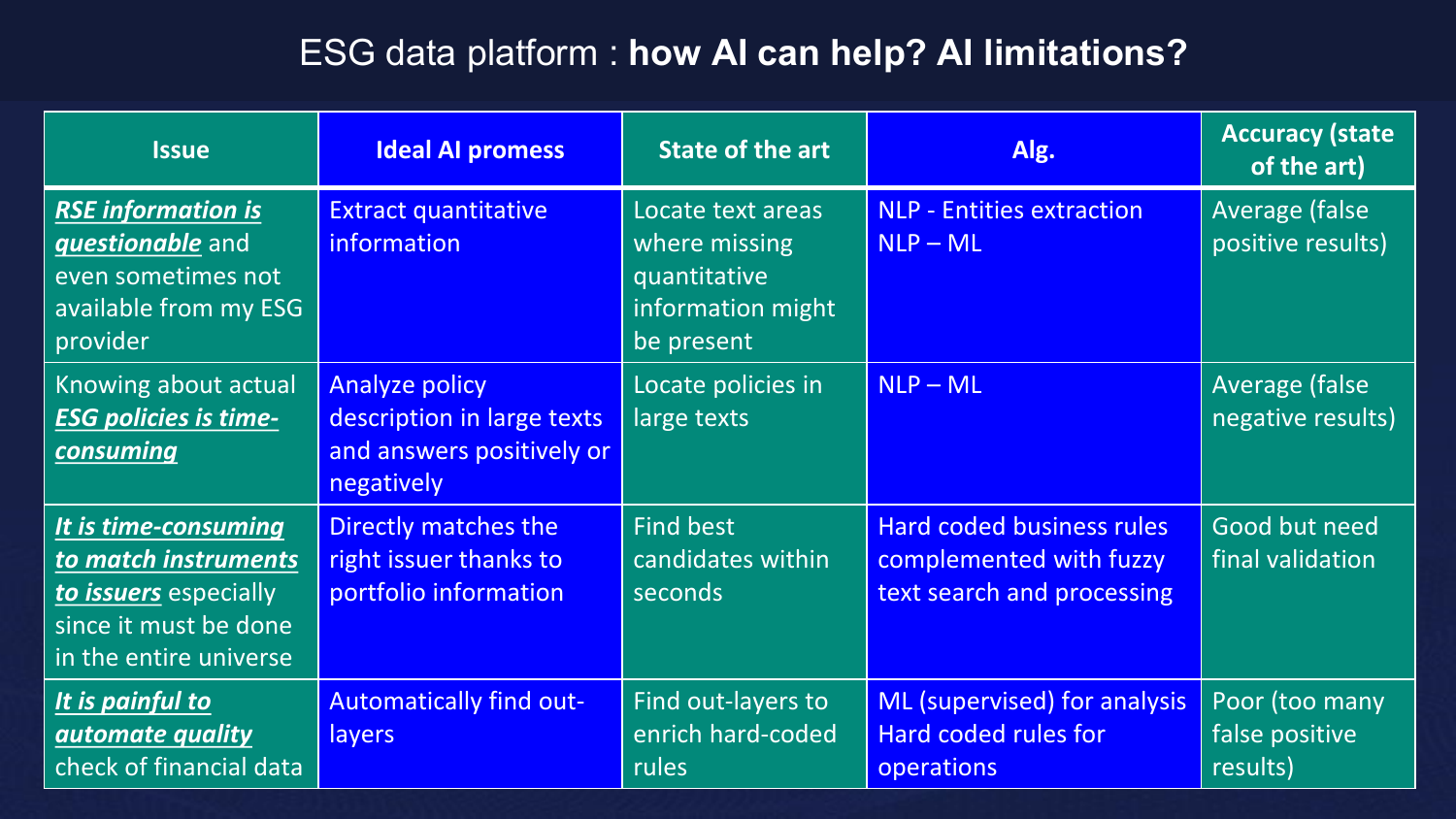# ESG data platform : **an AI that copes with regulation**

*Our promise: reduce manual operation costs up to 80% and complies with a strict regulatory approach* 

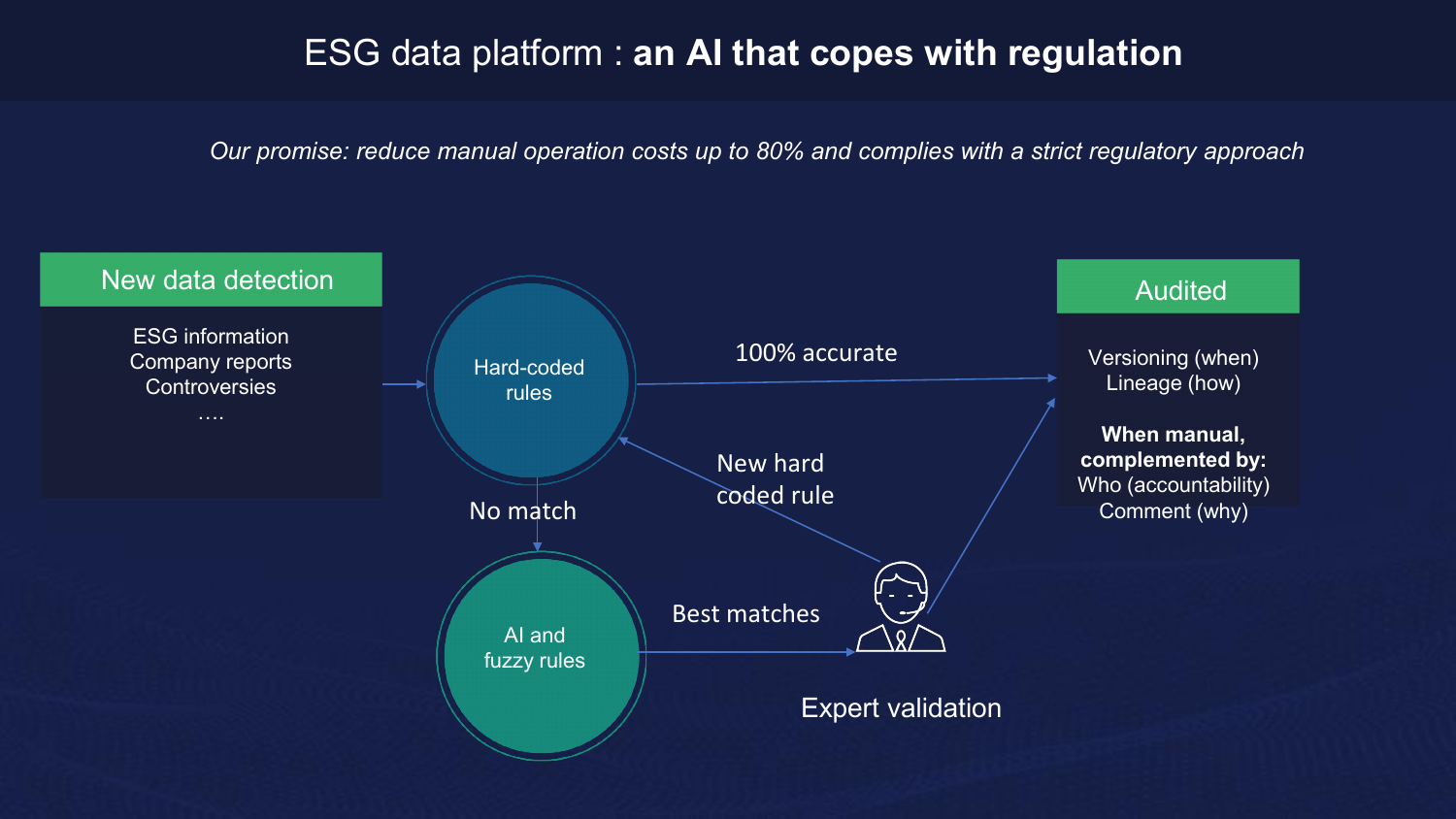## **ESG data platform**



- Issuer card
- Portfolio ESG rating
- Sector analysis
- Reporting pre-contractual
- export to pdf